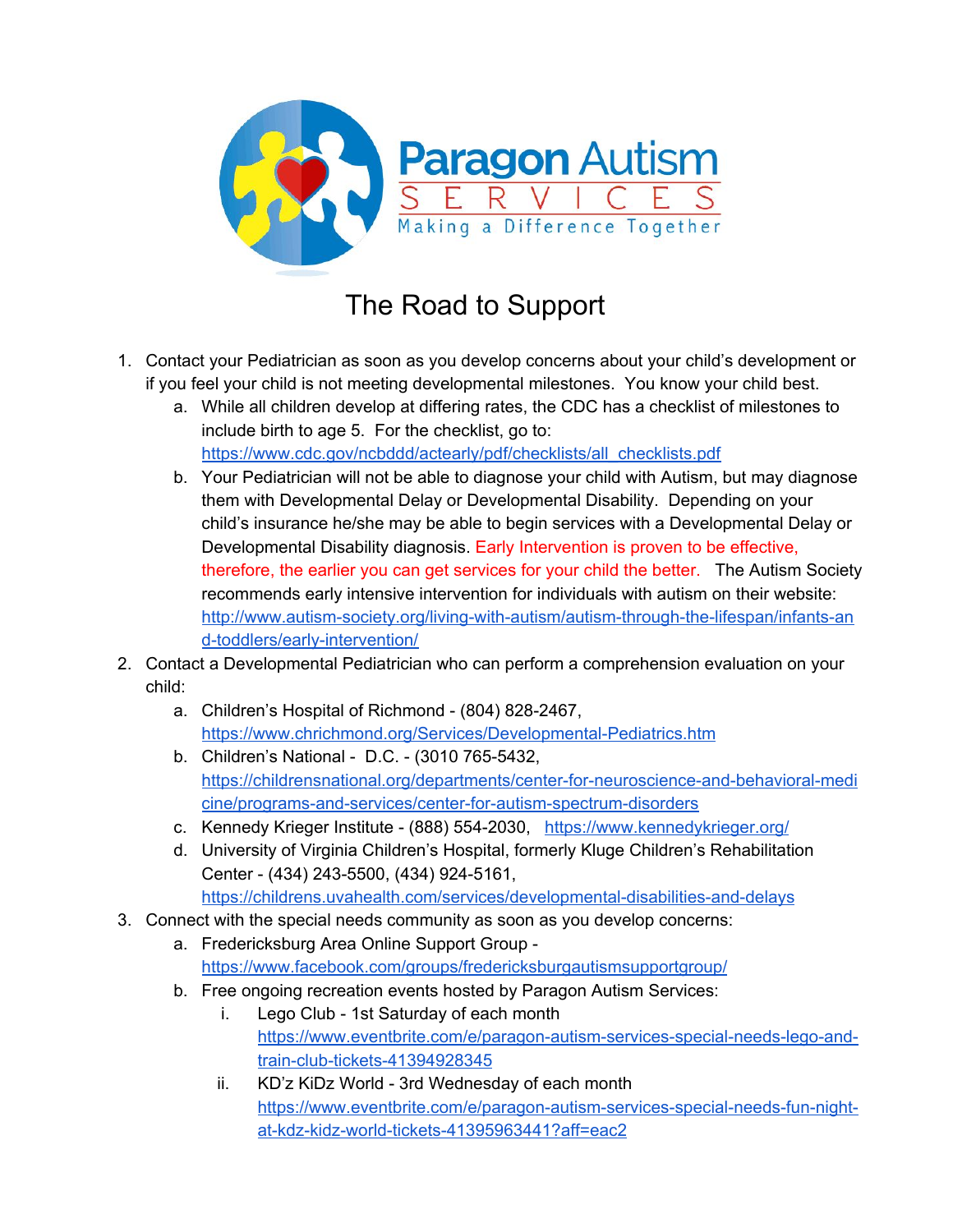- c. For additional information and referrals contact the Autism Society of Northern Virginia - (703) 495-8444, [ASNV.org](https://www.asnv.org/)
- d. Rappahannock Area Autism Council (RAAC) Lunch and Learn on the 4th Thursday of each month - [RAACinfo@gmail.com](mailto:RAACinfo@gmail.com)
- e. Central Rappahannock Regional Library Sensory Time 1st Thursday of each month (540) 372-1144, <http://www.librarypoint.org/sensory-time>
- f. Rappahannock Area YMCA (540) 371-9622, <http://family-ymca.org/wp-content/uploads/2018/02/SN-Schedule-1.pdf>
- 4. As soon as your child is diagnosed with Autism, Developmental Delay, or a Developmental Disability, obtain intensive therapy services for your child:
	- a. Applied Behavior Analysis (ABA):

The CDC, American Pediatric Association, Surgeon General, and Autism Speaks all endorse ABA therapy.

See the link below for the Surgeon General's Report where he endorses ABA on pages 163 and 164.

<https://profiles.nlm.nih.gov/ps/access/NNBBJC.pdf>

- i. For information about ABA [https://www.autismspeaks.org/docs/sciencedocs/atn/atn\\_air-p\\_applied\\_behavio](https://www.autismspeaks.org/docs/sciencedocs/atn/atn_air-p_applied_behavior_analysis.pdf) [r\\_analysis.pdf](https://www.autismspeaks.org/docs/sciencedocs/atn/atn_air-p_applied_behavior_analysis.pdf)
- ii. Contact Paragon Autism Services at 540-479-3889 to complete a phone screening and determine eligibility for ABA Services. If Paragon is not able to provide services for your child, we will help you locate additional ABA resources and providers.
- b. Occupational Therapy (OT):
	- i. For information about OT [https://www.aota.org/~/media/Corporate/Files/AboutOT/Professionals/WhatIsO](https://www.aota.org/~/media/Corporate/Files/AboutOT/Professionals/WhatIsOT/CY/Fact-Sheets/Autism%20fact%20sheet.pdf) [T/CY/Fact-Sheets/Autism%20fact%20sheet.pdf](https://www.aota.org/~/media/Corporate/Files/AboutOT/Professionals/WhatIsOT/CY/Fact-Sheets/Autism%20fact%20sheet.pdf)
	- ii. If you need assistance locating an OT in your area, please feel free to contact Paragon for assistance at 540-479-3889.
- c. Speech Therapy:
	- i. For information about Speech Therapy <https://www.asha.org/public/speech/disorders/Autism/>
	- ii. If you need assistance locating a Speech Therapist in your area, please feel free to contact Paragon for assistance at 540-479-3889.
- 5. Once your child is diagnosed with Autism, Developmental Disability, or Developmental Delay, seek out education services:
	- **a. In Fredericksburg, Stafford, Spotsylvania, Caroline and King George:**
		- i. For children under the age of 3 contact the RACSB for the PEIDS program (540) 372-3561, <https://rappahannockareacsb.org/portfolio/early-intervention/>
		- ii. For children over the age of 3, contact your local school district:
			- 1. Caroline County Public Schools (804) 633-5088, <http://sped.blogs.ccps.us/>
				- 2. Fredericksburg City Public Schools (540) 372-1127 x 2718, [http://www.cityschools.com/studentservices/special-education-services/](http://www.cityschools.com/studentservices/special-education-services/early-childhood-special-education-ecse/) [early-childhood-special-education-ecse/](http://www.cityschools.com/studentservices/special-education-services/early-childhood-special-education-ecse/)